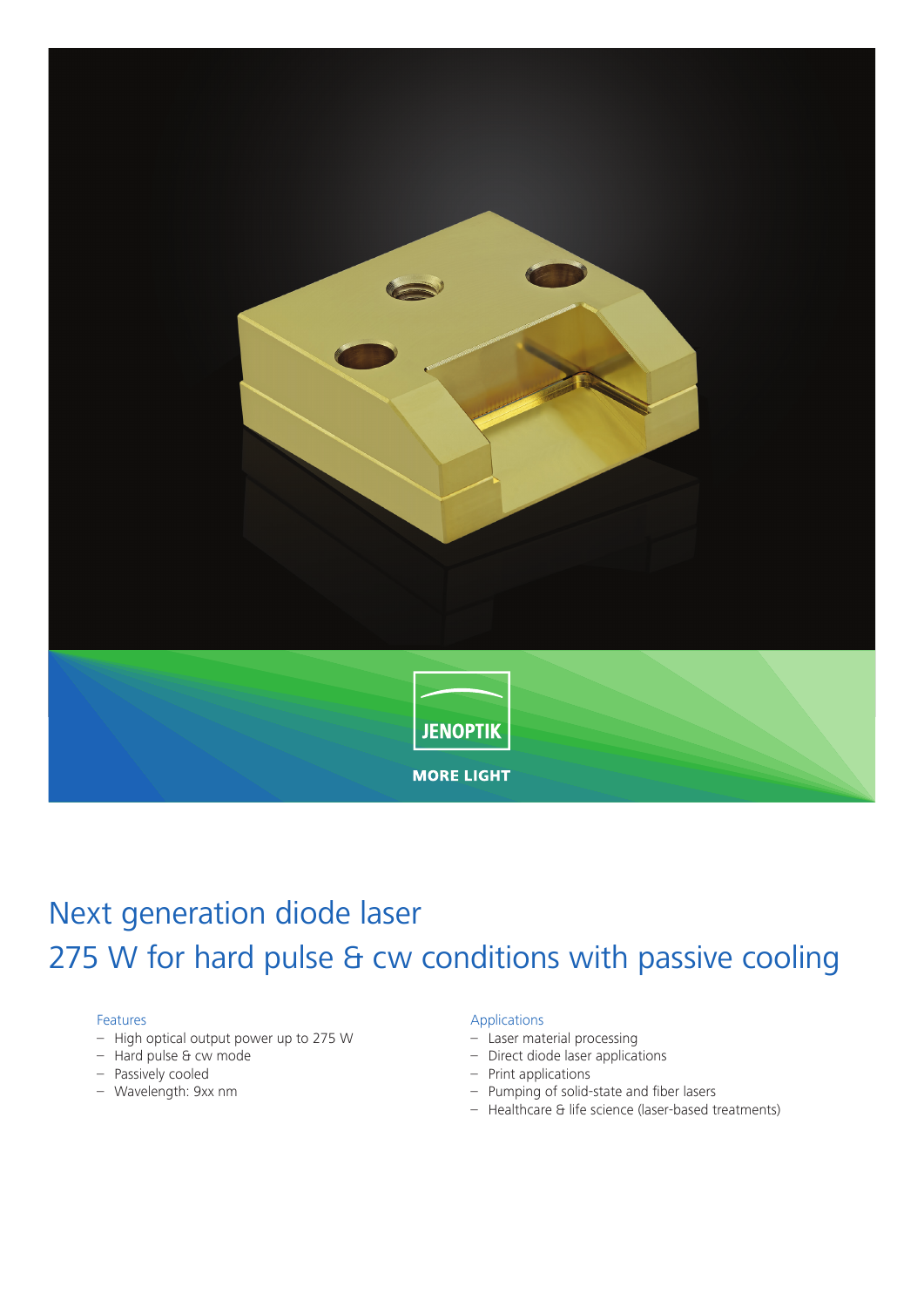# Next generation of diode laser

275 W high-power diode laser for hard pulse and cw conditions sets new standards for applications in laser material processing and the Healthcare & Life Science industry.

Thanks to Jenoptik's patented mounting and connection technology, the new passively cooled diode laser is able to achieve extremely high performance in hard pulse and cw applications. The laser source is available in wavelengths of 9xx nanometers.

For the production of our high-power diode laser, we exclusively use the efficient and high-performance semiconductor materials that we produce ourselves. This guarantees top performance in hard pulse applications as well as the utmost quality and reliability. Manufacturers of laser systems benefit from lower costs and more high-power applications.

## **Benefits**



Higher power with a lower cost per watt: Fewer diode lasers are required for the same level of performance. This reduces the costs for your system and, consequently, for your applications.



Less complexity with a smaller package: Using fewer diode lasers decreases the complexity and size of your laser system.



Simple adaptation to existing systems (CS package): Existing laser systems can be adapted with little efforts.



Easy power scaling: The increased performance of the laser source allows the power of the laser system to be increased at little expense.



# Features



Significant increase in performance compared to other diode lasers available on the market.



Extremely reliable, even in hard pulse conditions.



Continuous cw operation at 275 W.



Passive cooling despite its high power and small dimensions.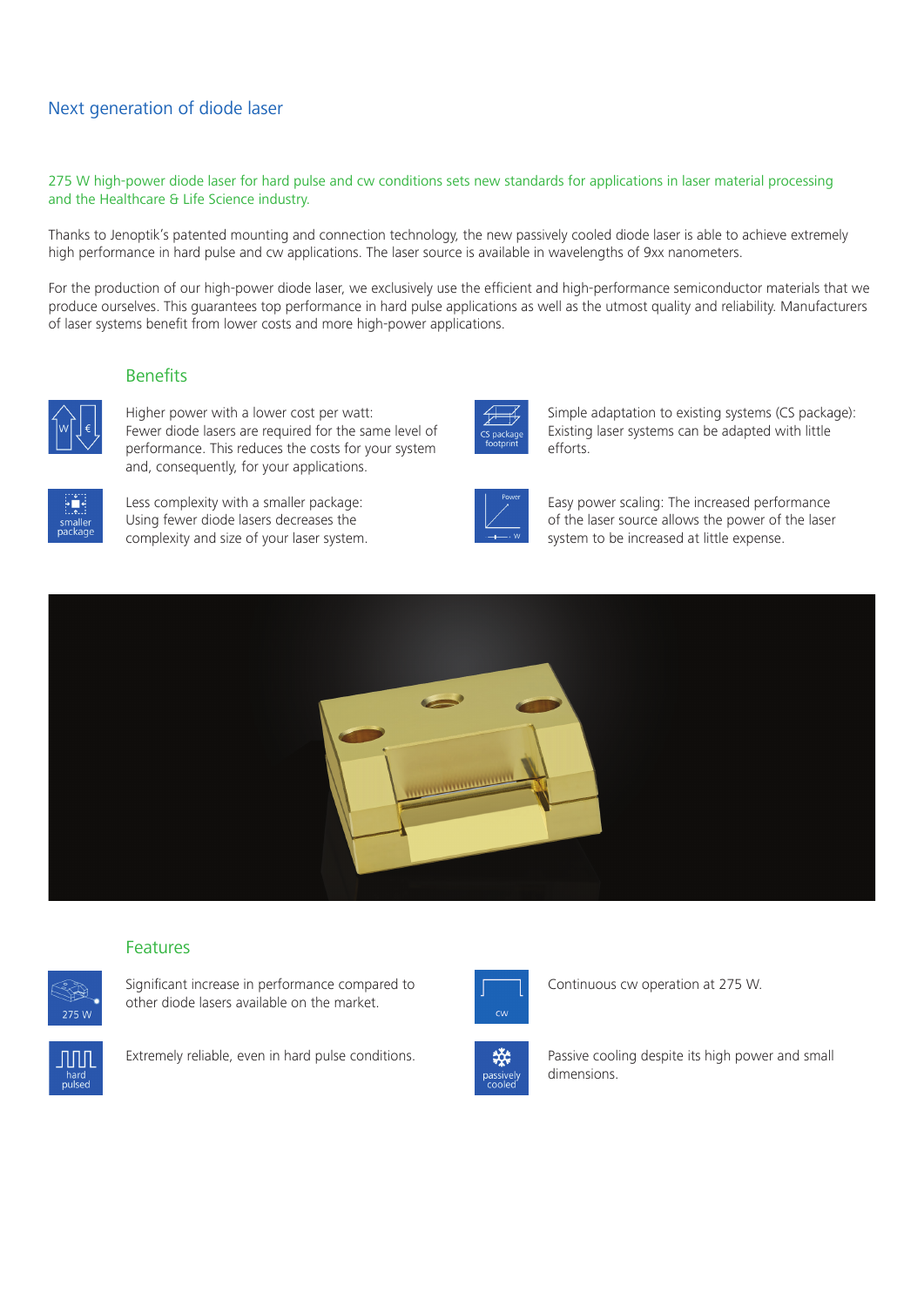# Open heat sink diode laser | cw, passively cooled JOLD-275-CPNN-1L

| <b>Operating Conditions</b>              | <b>JOLD-275-CPNN-1L</b>                                                                                                   |     |      |                                                    |              |
|------------------------------------------|---------------------------------------------------------------------------------------------------------------------------|-----|------|----------------------------------------------------|--------------|
| <b>Ambient Conditions</b>                | Cleanroom class ISO 5 or better non-condensing atmosphere                                                                 |     |      |                                                    |              |
| Operating Mode                           | cw & modulation 0-Imax                                                                                                    |     |      |                                                    |              |
| Optics                                   | without optics, FA collimation possible (with lens max. height 1,8mm)<br>Collimation/version for larger lenses on request |     |      |                                                    |              |
| Baseplate Temperature                    | 25                                                                                                                        |     |      |                                                    | $^{\circ}$ C |
| <b>Specification (Preliminary)</b>       | Min                                                                                                                       | Typ | Max  | Comment                                            |              |
| Optical Output Power                     |                                                                                                                           |     | 275  |                                                    | W            |
| Optical Output Power after Collimation   |                                                                                                                           |     | 250  |                                                    |              |
| Drive Current for Rated Power            |                                                                                                                           | 320 | 350  |                                                    | Α            |
| Threshold Current                        |                                                                                                                           | 30  | 50   |                                                    | А            |
| Forward Voltage at Typical drive Current |                                                                                                                           | 1,5 | 1,75 |                                                    | $\vee$       |
| Fast Axis Divergence 95%                 |                                                                                                                           | 47  | 51   |                                                    | deg          |
| Slow Axis Divergence 95%                 |                                                                                                                           | 7   | 10   |                                                    | deg          |
| Slope Efficiency                         | 0,9                                                                                                                       |     |      |                                                    | W/A          |
| Power Conversion Efficiency              | 55                                                                                                                        | 60  |      |                                                    | $\%$         |
| Polarization Extinction Ratio TE/TM      | 90                                                                                                                        | 95  |      |                                                    | $\%$         |
| Center Wavelength at 25°C                | 973                                                                                                                       | 978 | 983  | Example, wavelength range 930 nm  1064 nm possible | nm           |
| Spectral Bandwidth (FWHM)                |                                                                                                                           | 3   | 5    |                                                    | nm           |
| Smile                                    |                                                                                                                           | <1  | 1,5  |                                                    | μm           |
| <b>Absolute Maximum Ratings</b>          |                                                                                                                           |     |      |                                                    |              |
| Storage Temperature                      | $-25$                                                                                                                     |     | 75   |                                                    | $^{\circ}$ C |
| Laser Bar Forward Current                |                                                                                                                           |     | 355  | Limited to rated current plus 5A                   | А            |
| Laser Bar Reverse Voltage                |                                                                                                                           |     | 0    |                                                    | V            |

Options on request.